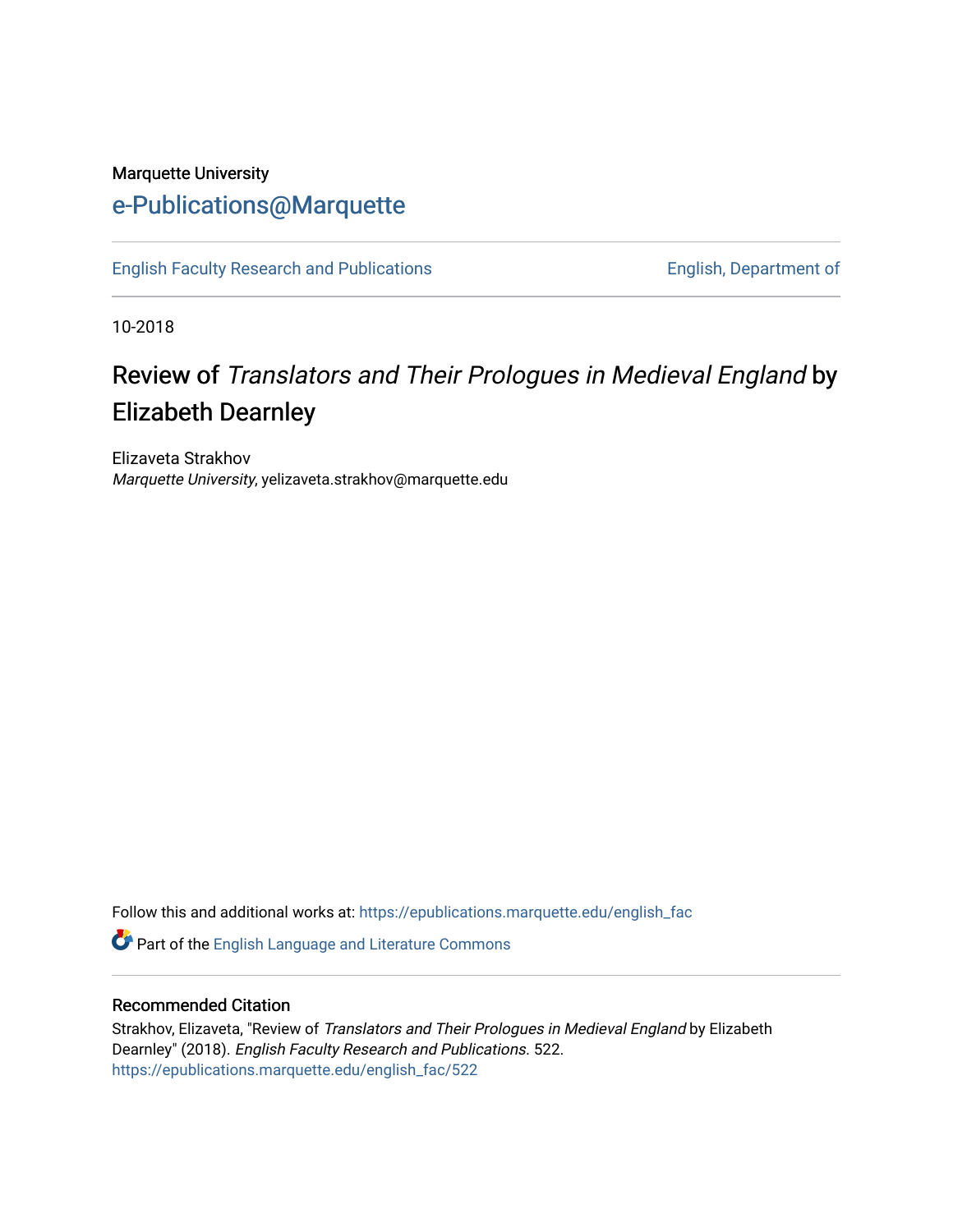**Marquette University**

## **e-Publications@Marquette**

### *English Faculty Research and Publications/College of Arts and Sciences*

*This paper is NOT THE PUBLISHED VERSION;* **but the author's final, peer-reviewed manuscript.** The published version may be accessed by following the link in the citation below.

*Journal of English and Germanic Philology*, Vol. 117, No. 4 (October 2018) : 544-546. [DOI.](https://www.jstor.org/stable/10.5406/jenglgermphil.117.4.0544?seq=1#page_scan_tab_contents) This article is © University of Illinois Press and permission has been granted for this version to appear in [e-](http://epublications.marquette.edu/)[Publications@Marquette.](http://epublications.marquette.edu/) University of Illinois Press does not grant permission for this article to be further copied/distributed or hosted elsewhere without the express permission from University of Illinois Press.

Book Review of *TRANSLATORS AND THEIR PROLOGUES IN MEDIEVAL ENGLAND*. By Elizabeth Dearnley. Bristol Studies in Medieval Cultures. Cambridge: D. S. Brewer, 2016. Pp. xiv + 300; 22 illustrations. \$99.

#### Elizaveta Strakhov

Elizabeth Dearnley's monograph approaches medieval translation studies by concentrating on a surprisingly overlooked area: the translator's prologue. Translators' prologues grow out of the accessus tradition, Dearnley argues, but they have their own set of concerns: the speaker asserts his identity as a translator; discusses the origins of and her access to her sources, his reasons for producing the work, and her intended audience and its linguistic proficiency; and offers a statement, positive or negative, about his or her own linguistic skills. Dearnley suggests that examination of the terms by which translators discuss translation practice can shed light on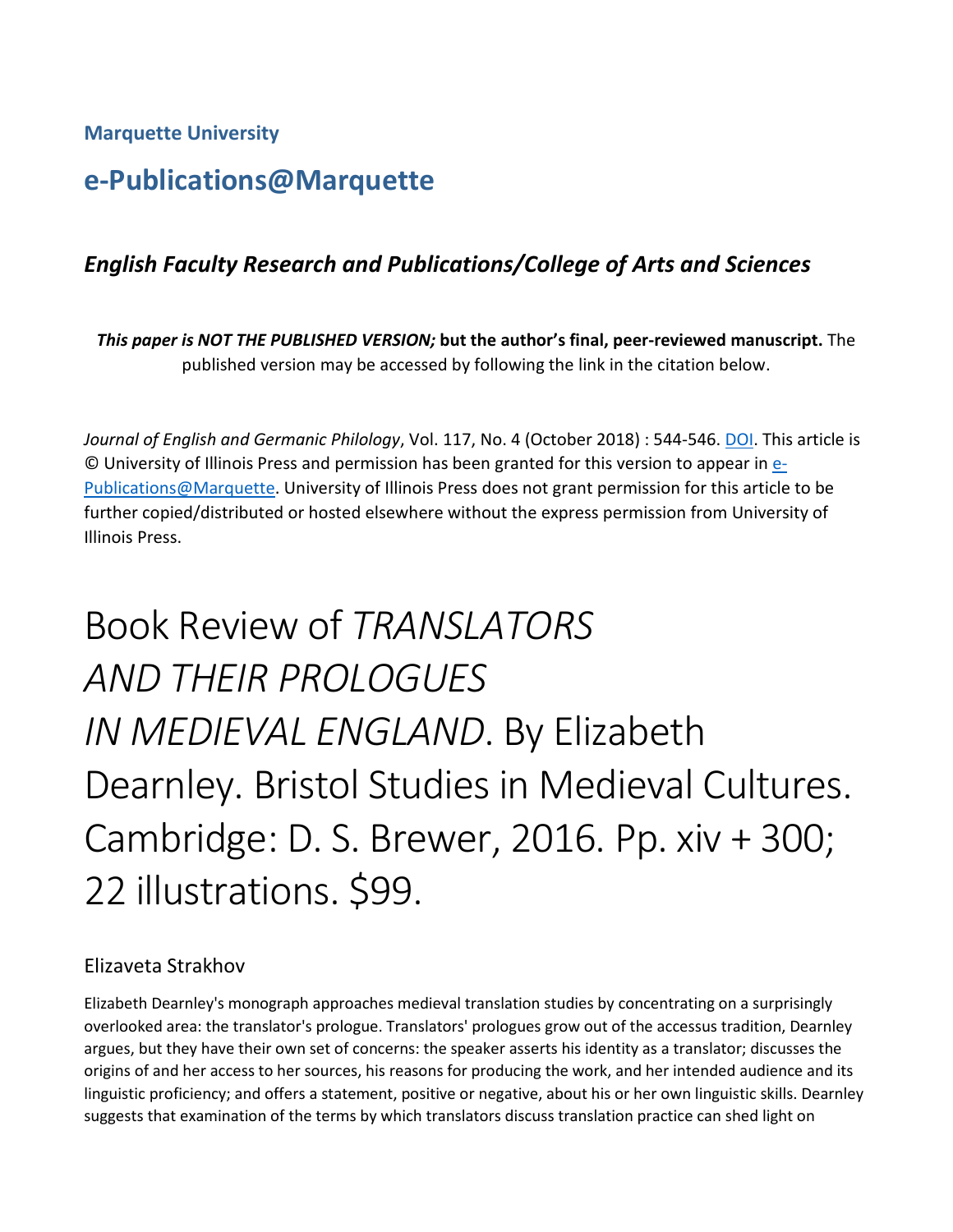medieval translation theory in the absence of existing medieval *ars poeticae* on translation. Dearnley is specifically interested in what translators' prologues can tell us about the emergence and development of literary culture. English prologues, Dearnley suggests, are faced with the unique task of establishing English as a literary language against the *auctoritas* of Latin and the cultural prestige of French, the latter occupying a particularly vexed position in the post-Conquest English literary imaginary. As a result, Dearnley writes, "[t]o study Middle English translation, through the lens of the prologues, is therefore to ponder the growth of the English language in the Middle Ages as a literary and learned medium" (p. 4). In this way, Dearnley joins the tide of scholars—such as Ardis Butterfield, Christopher Cannon, Jocelyn Wogan-Browne, Ad Putter, Claire Waters, and Joanna Bellis—who are complicating narratives of medieval England's multilingualism.

Dearnley focuses on twenty-six English prologues to translations from French into English, from Layamon's *Brut* (1189–ca. 1250) to Richard Roos's *La Belle Dame Sans Mercy* (ca. 1450). Dearnley selects a wide range of genres—romances, devotional works, ballade cycles, the medical writings ascribed to Trotula—that nevertheless have remarkably similar translators' prologues. This phenomenon supports her claim that translators' prologues are their own subgenre, revealing a developing technical vocabulary for conceptualizing translation among Francophone English translators.

English translators faced a peculiar challenge as they operated in a Germanic language with a Romance lexicon, much of it imported through conquest. Dearnley therefore situates her corpus within the larger history of other translators' prologues facing related challenges, namely, Latin to German, Latin to Anglo-Saxon, and Latin to Continental French. In this contextualization resides the book's biggest strength, as Dearnley uncovers a consistency in strategies used by translators to position their work both linguistically and socioculturally, which illuminates the maneuverings found in English prologues. In her first two chapters, Dearnley compares post-Conquest prologues discussing translation into Anglo-Norman with Continental prologues discussing translation into French. She observes that Anglo-Norman prologues situate themselves in a *longue durée* of insular translation activity going back to the Anglo-Saxon and Anglo-Latin traditions; meanwhile, Continental French prologues demonstrate instead a sense of brand-new undertaking. This comparison suggests to Dearnley that post-Conquest translation into Middle English emerged with a sense that it was part of a rich literary history, as observable, for example, in John Trevisa's situating his translation of Ranulf Higden's *Polychronicon* in a tradition running from Jerome through Alfred to his present day.

Dearnley's third chapter plumbs her corpus of French to English translators' prologues. The *Cursor Mundi* (ca. 1300) is the first to use the term "translaten" and asserts the importance of using English as the common language of "Ingland þe nacion," while French is "for frankis man" (the French man); other contemporary prologues are similarly assertive. Later prologues from the fourteenth and fifteenth centuries, however, note their choice of using English with little to no explication or justification, suggesting that the decision no longer produces literary anxiety. Dearnley includes here a reading of Chaucer's Prologue to the *Legend of Good Women*, the playful negotiations of which speak, she argues, to a confidence concerning English as a literary language. Chaucer's "prologue," however, does not really fit the subgenre as defined by Dearnley, and while Chaucer's self-consciousness concerning English as a literary language certainly seems symptomatic of the phenomenon Dearnley describes, it is perhaps too exceptionally robust to be exemplary. Dearnley concludes with a discussion of Robert Grosseteste's *Chateau d'amour*; its fifteenth-century English translator claims the *Chateau* was written in France for the French and therefore must be translated into English and to England. This translator's effacing of the English provenance of Grosseteste's text, because it is not *in* English, speaks to the changing face of England's multilingual landscape.

In the fourth through sixth chapters, Dearnley investigates translators themselves by considering contemporary representations of translators discoverable through other sources, the possible avenues by which English translators would have acquired French, and the role of female translators. Translators' prologues themselves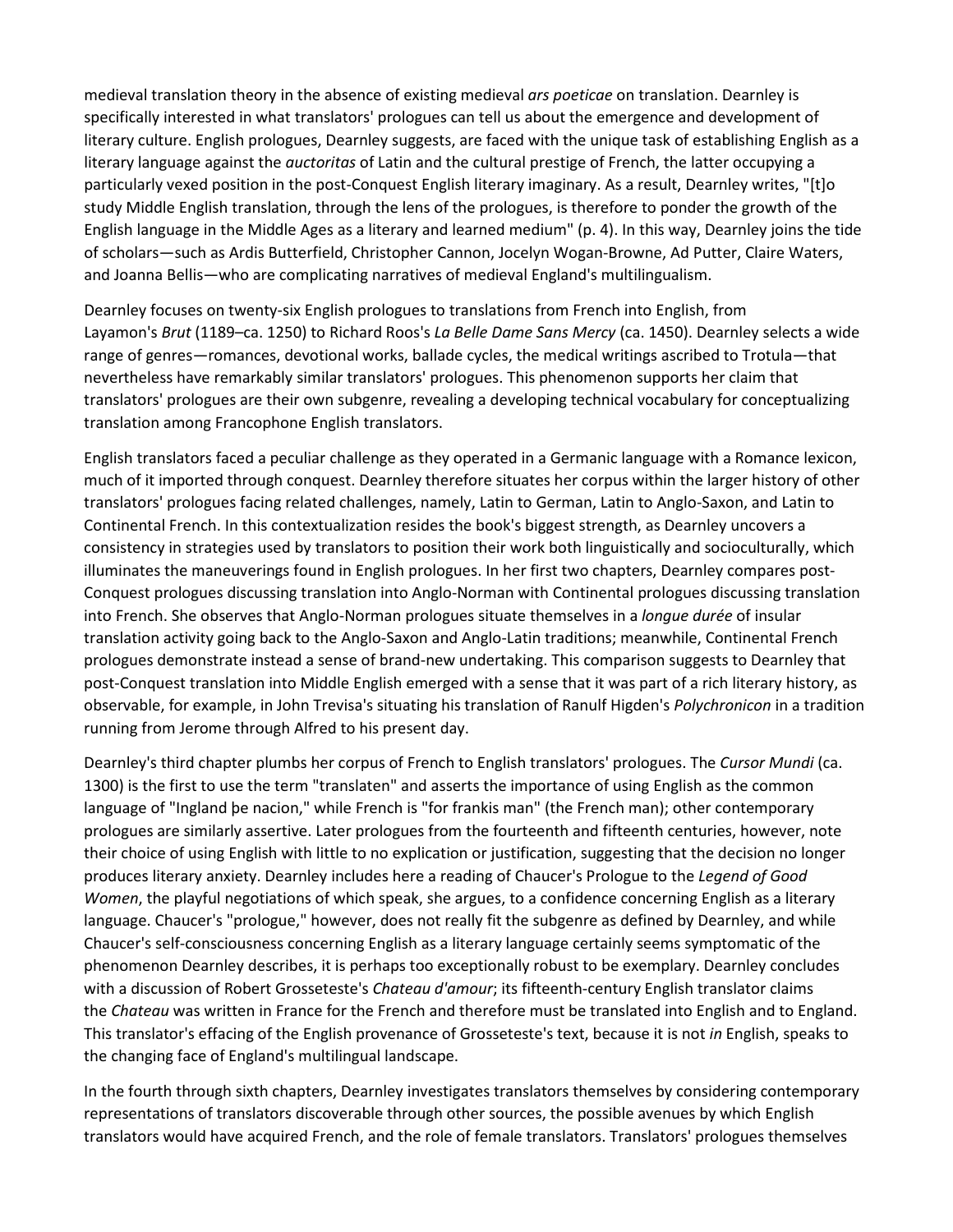offer little biographical detail, but the occasional appearance of translators as characters in several works, such as late thirteenth- and early fourteenth-century Dutch versions of the *Roman de la Rose* or Roos's mid-fifteenthcentury *Belle Dame Sans Mercy*, speaks to an emergent sense of the translator as possessing authoritative status. Dearnley further unearths infrequent but intriguing visual representations of textual transmission between authors and scribes or amanuenses in iconography surrounding the *Rose* as well as Bridget of Sweden. The fourth chapter concludes by suggesting that the opposition between the learned clerk, transmitting written texts, and the wandering minstrel, transmitting oral texts, may not have been as definitive in practice as it was rhetorically constructed in translators' prologues.

In Chapter 5, Dearnley tackles the question of French language acquisition in England; unfortunately, Dearnley cannot delve deeply into the longstanding debate over the relationship between Insular and Continental French in medieval England and over the duration of England's multilingualism in her twenty-page chapter. Chapter 6 opens with a discussion of the only female translator, Eleanor Hull, known to the Middle English historical record and suggests avenues for exploring the phenomenon of female translation activity. Here Dearnley assesses women's real-life access to French instruction and to writing; considers four twelfth-century translator's prologues written by women (including Marie de France and Clemence of Barking), interestingly concluding that the women's self-representation is, in fact, markedly gender neutral; and ends by drawing parallels to Chaucer's Second Nun to explore male portrayals of female translator figures.

Dearnley's seventh chapter treats the rhetoric used by translators' prologues to construct their audiences in contrast with the texts' real-life reception by audiences. Many translators' prologues, especially early ones, place great stress on the linguistic capacity of their audience, as correlated to its collective socioethnic identity, in a justification of the translation itself. These seem to contradict historical linguistic realities, however, thus suggesting a purely rhetorical construction of audience. That said, translators' prologues that emphasize the multilingualism (yet, for whatever reason, English predilection) of their audiences are often found in texts bound in multilingual compilations, while texts that underscore monolingualism are often in monolingual compilations, suggesting some degree of accurate presentation of audiences. (Here, I wish Dearnley had included a discussion of anthologies versus miscellanies to highlight the challenges of separating a compiler's intention from haphazard assemblage from bespoke compilation by a commercial bookseller.) Revisions made specifically to discussions of audience in prologues by later scribes and readers emphasize that medieval readers understood prologues to be in some natural relationship to their stated audience.

The final chapter offers an illuminating parallel case to English translators' prologues: the Dutch. Dutch translators' prologues, Dearnley demonstrates, also negotiate—and in starker fashion—between the authority of Latin and the cultural prestige of French by pitting themselves against French, which they dismiss as false or fanciful. This parallel case of a region's employing a Germanic language for translation from Romance languages concludes the book by opening a fruitful avenue for further study into cross-Channel Francophone translation culture. Unfortunately, Dearnley's analysis omits any discussion of the politics of Franco-Flemish-Dutch relations that would help explicate the Dutch prologues' aggressive stance. Similarly, while Dearnley repeatedly discusses post-Conquest protonationalist English positions in her earlier chapters, she does not delve further into the political context behind these rhetorical postures. To be fair, neither the Conquest nor the Hundred Years War is the object of Dearnley's investigation here, but some treatment of the events conditioning England's push-mepull-you relationship with France would enrich this argument.

Bringing a wide variety of textual genres together, along with exploration of language manuals, visual iconography of authors and translators, evidence of female scribal activity, and multiple linguistic traditions of translation, Dearnley deftly maneuvers her tight focus to offer a wide-ranging consideration of medieval translation. By centering on this small but crucial aspect of medieval translation activity, Dearnley rescues a